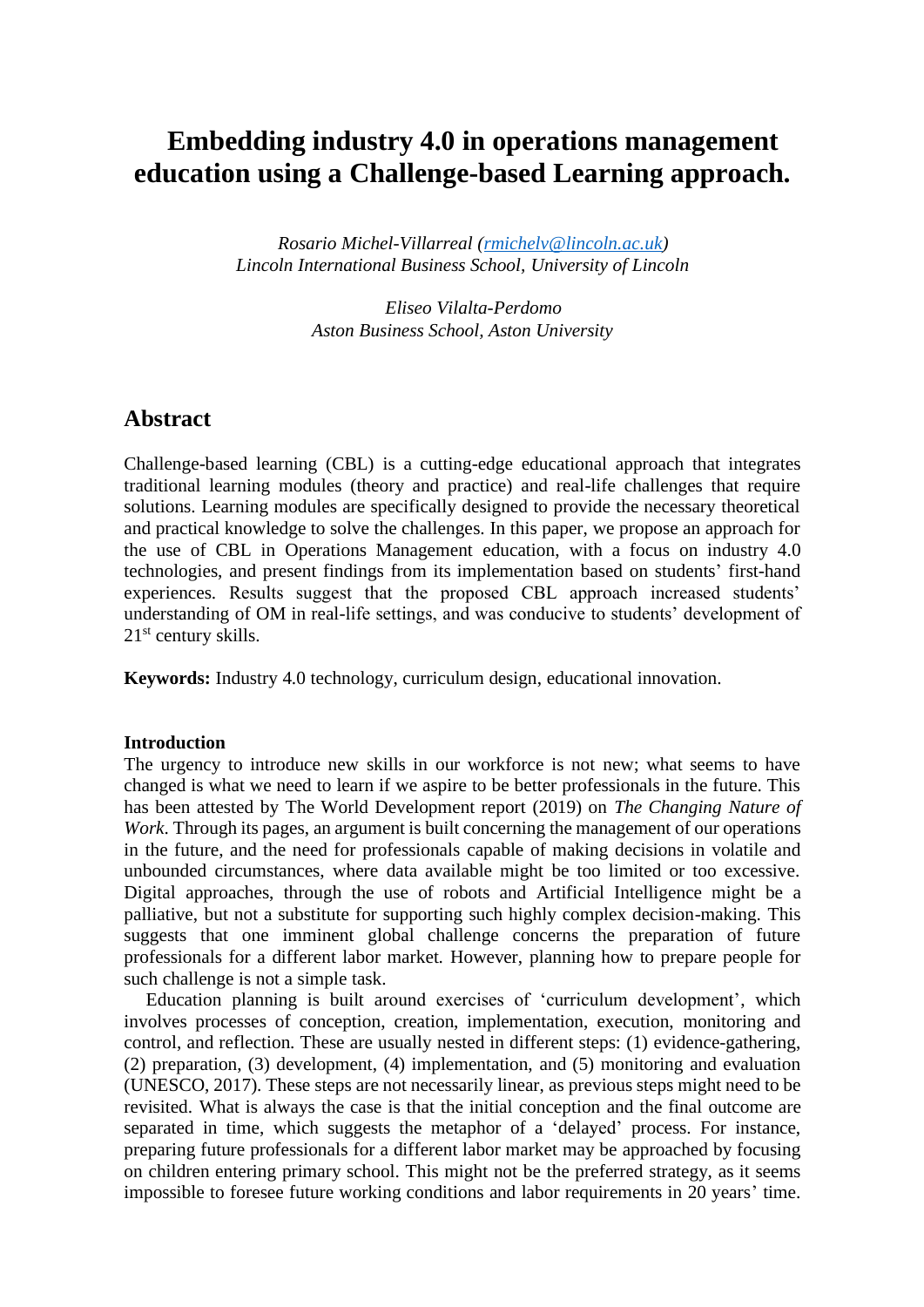Another possibility is to reduce the distance between input and output by introducing working abilities later on. For example, we may develop such abilities at university level; where teenagers and mature students are looking for more advanced (re-)training. This delay suggests that the challenge of how to support people to become better professionals in a digital complex working environment is, at least, two-folded. On one side, there is the need to investigate what are the abilities required in the future; and on the other, to identify when is the best moment to acquire such abilities.

Concerning the first question, 'what abilities to develop?', the four pillars of learning are recognized as "to know, to do, to be and to live together" (UNESCO, 2015); but in a mobile and digital world, the increased mobility of workers and learners is pushing towards open and flexible lifelong learning systems. As a consequence, current learning approaches are moving from traditional communications systems, where the quality of information transmission was the main performance criteria, and future learning approaches will be seen as effective in a digitalized world, if they provide "a combination of technological knowhow, problem-solving, and critical thinking, as well as soft skills such as perseverance, collaboration, and empathy" (World Bank, 2019). In reference to the second question, this paper focuses on how provide this expected combination of know-how and skills to students that will be involved in the future in the management of operations, within a mobile and digital world.

This paper reports lessons learned concerning the Challenge-based Learning (CBL) approach. The paper provides a real example on how to implement the answers to both questions; which know-how and skills are required for managing of operations in the future, and how students may embed such knowledge. Accordingly, the structure of this paper begins with a description on what Challenge-Based Learning (CBL) stands for. As an outcome of this review, an approach for the implementation of CBL in Operations Management education is presented. Subsequently, findings from the implementation of this approach are presented and discussed. Finally, some conclusions on the lessons learned are provided.

### **Background**

CBL is a multidisciplinary teaching and learning approach that aims to increase students understanding of technology used in their daily lives to solve real-world problems (Apple, 2010). This concept is part of a larger collaborative project known as Apple Classrooms of Tomorrow – Today (ACOT2), an 1985 initiative involving public schools, universities, research agencies, and Apple Computer, Inc. to introduce technology as a tool for learning, thinking, collaborating, and communicating, inside classrooms (Ringstaff and Yocam, 1996). CBL is constituted by interlinked steps that guide the design and implementation of learning spaces, which are not confined by classroom walls. The impact of these learning spaces can be found beyond traditional boundaries, as CBL also considers activities to share findings with the wider community; activities that make use of physical and digital means (Dutra Moresi et al., 2017).

CBL integrates aspects of other educational practices, such as problem-based learning (PBL), project-oriented learning (POL), and contextual teaching and learning (Johnson et al., 2009). Common aspects among these approaches are critical thinking, problem solving, collaborative learning, autonomy and others (Binder et al., 2017). The main difference between CBL and other approaches, lies in the use of real-life situations and the need for real, concrete solutions. Unlike POL or PBL, which often use predefined controlled situations or fictitious problem situations, CBL confronts students with an open, relevant problem for which there is no pre-made (universal) solution (Membrillo-Hernández et al., 2018), which tends to increase uncertainty and the need for self-direction.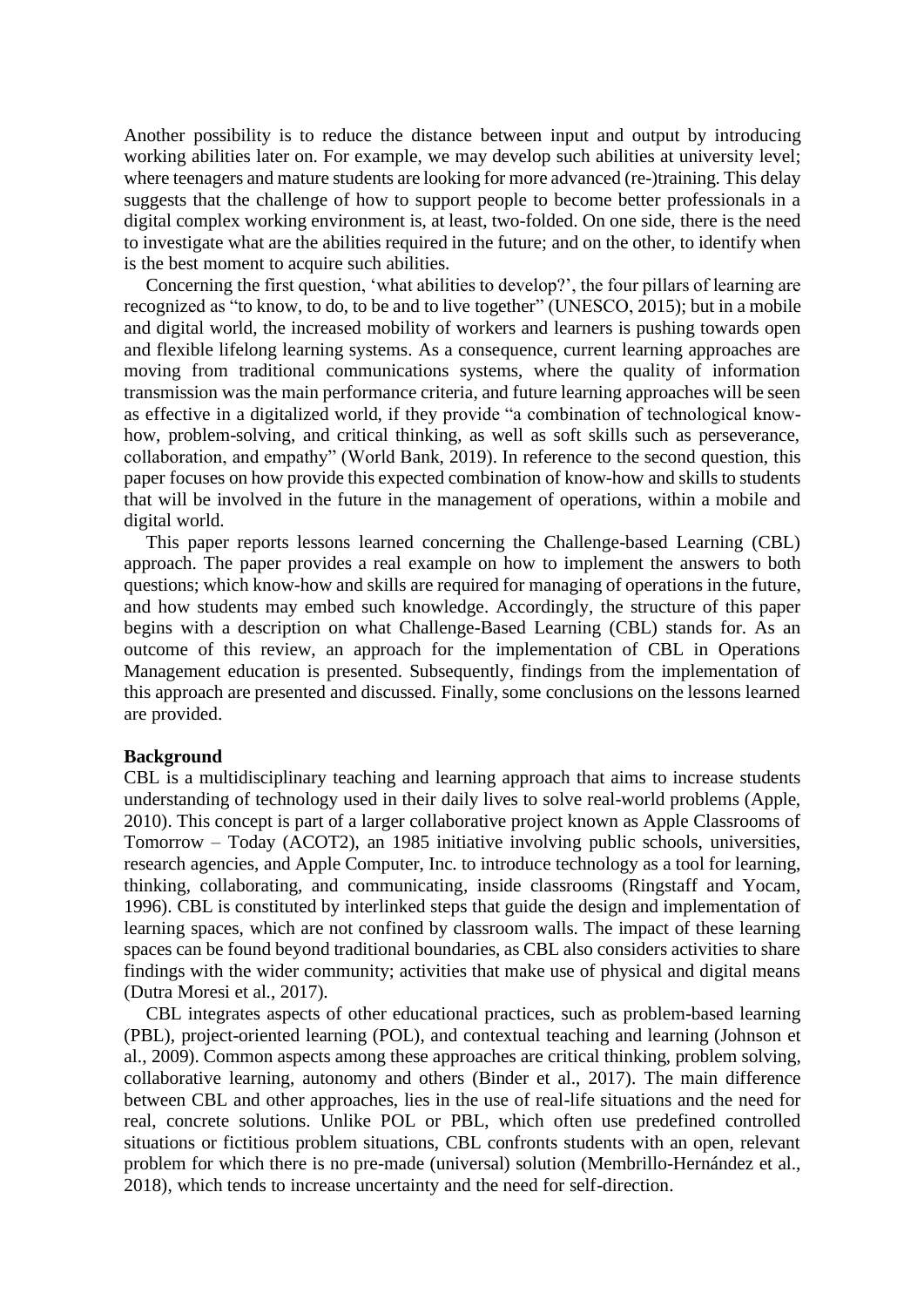Since its conception, CBL has been widely and successfully implemented across different levels of education, from elementary school (ages 8-11) to university (Johnson and Adams, 2011). The approach has been used to teach a variety of topics, such as nursing (Yang et al., 2018; Tang and Chow, 2020), aerospace engineering (López-Fernández et al., 2020), mechanical and mechatronics engineering (Lara-Prieto et al., 2019), sustainable development engineering (Membrillo-Hernández et al., 2018) and software development (Binder et al., 2017). These studies have documented multiple benefits, which include the improvement of key skill areas, such as creativity, problem solving, collaboration critical, communication, adaptability, innovation and others. In addition, existing evidence suggests that CBL also improves engagement with lessons and knowledge acquisition.

The flexibility of CBL allows its integration with other frameworks or techniques. Evidence of such successful integration has been reported (Binder et al., 2017). Thus, the present study proposes a CBL approach that integrates creative problem-solving techniques and reflective practice. Furthermore, the CBL approach integrates OM theory by including five performance objectives as criteria for evaluation and validation of solutions. This integrative approach aims to facilitate the adoption of CBL in OM education.

## **Experimental design**

The general purpose of this research was to develop, implement and document a CBL approach to support students in the discovery of the potential role that industry 4.0 technologies can play in the improvement of operations management (OM), through the practical application of OM knowledge in a real-life situation, and the development of 21st century skills. In particular, we are interested to learn more about how students' experience a CBL approach within an OM module. The CBL approach was implemented in two terms from September 2019 to May 2020 at Lincoln International Business School, within the Operations Management module. The module consisted of 36 hrs. class contact (24 hrs. of lectures and 12 hrs. of seminars), 48 hrs. of CBL group work and 66 hrs. of self-study. This is a core module for second-year students enrolled in most undergraduate programs. The first term comprised 92 students and the second term comprised 205 students. During a period of 12 weeks, students worked in teams of between 5-8 students to solve the challenges. Each team was allocated a challenge to work on during the duration of the module. The real-life challenges were provided by regional businesses and were deemed to be feasible and relevant to the OM discipline by the academic team. The challenges are related to different operations within the businesses, but they all have in common that solutions can be based on the application of industry 4.0 technologies. Students were given briefings that explained their allocated challenges and contact information of the business providing the challenge. They also had a face-to-face meeting with representatives of the business partners in week 4.

The different elements of our CBL approach are depicted in figure 1. The CBL process consisted of four main steps: 'challenge structuring', 'brainstorming solutions', 'evaluating and selecting a final solution' and 'challenge reflection'. To carry out the three initial steps, students were supported with a lecture related to creative problem-solving techniques (Proctor, 2019) which is suitable when a given goal (i.e. challenge) exists but there is uncertainty regarding how to proceed. Because the focus of this CBL approach was industry 4.0 technologies, a lecture on industry 4.0 and its impact on OM was delivered and relevant resources (i.e. journal articles) were provided through the Blackboard site. Students were asked to frame their proposed solutions within the five operations 'performance objectives' proposed by Slack and Brandon-Jones (2019), namely quality, speed, cost, flexibility and dependability. To improve the relevance and significance of their proposed solutions, they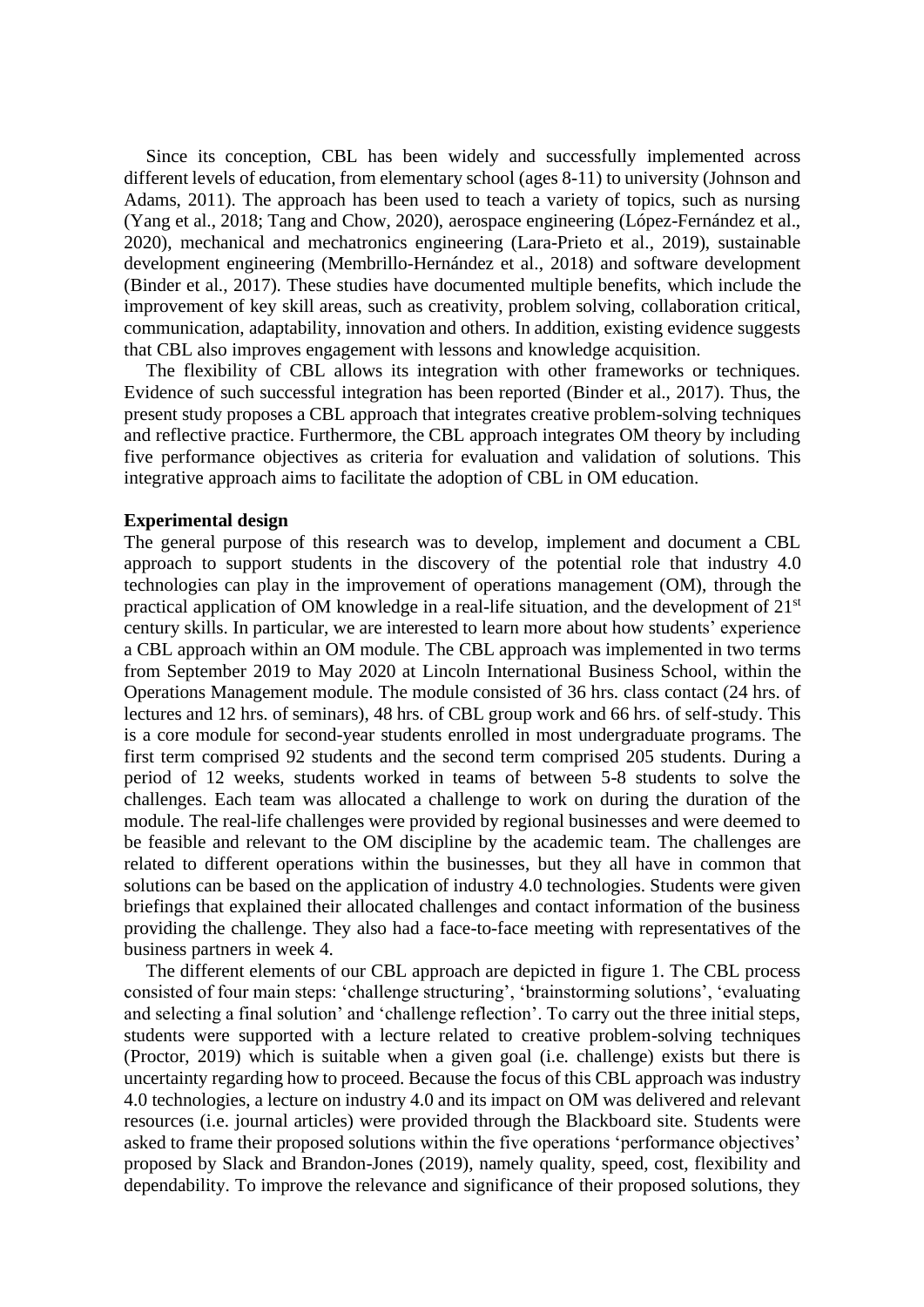were asked to justify how their solutions supported the improvement of at least one performance objective. Once a solution was identified and validated, students carried out a reflection guided by Gibb's (1988) reflective cycle.



*Figure 1 – Proposed approach for embedding CBL in Operations Management.*

Students worked on the four different steps of the CBL process during most of the seminars that took place before week 10. They all provided an informal (verbal) progress report to tutors each week and had the opportunity to receive formative feedback along the way. Summative assessment was provided in week 10, when students presented their solutions to the public, academic staff and the business partners in poster showcases.

# **Data collection procedure**

Document analysis was adopted as a research method in this study. It is a form of qualitative research that involves the selection, review, evaluation and synthesis of documents to gain understanding and empirical knowledge, typically by organizing selected data into themes or categories (Bowen, 2009). This method was chosen because of several advantages such as efficiency in terms of time (Bowen, 2009), availability of data and cost-effectiveness (Hodder, 2000), and the opportunity to gain access to the views of the whole population. Students reflections were the primary source of qualitative data. Reflections were included in the posters that all teams presented and submitted via Blackboard in week 10. Students were asked to adopt Gibb's (1988) reflective cycle model comprised of six steps: description, feelings, evaluation, analysis, conclusion and action plan. Each of these steps was guided by a question that students reflected on:

- 1. Description: What happened during the challenge?
- 2. Feelings: What were you thinking and feeling?
- 3. Evaluation: What was good and bad about the experience?
- 4. Analysis: Why do you think things went badly or well?
- 5. Conclusion: What could you have done differently? Or what did you learn about your strengths and weaknesses?
- 6. Action plan: What do you need to do to be better prepared for future challenges?

All reflections were extracted from posters submitted via Blackboard, anonymized and analyzed in search for emerging patterns.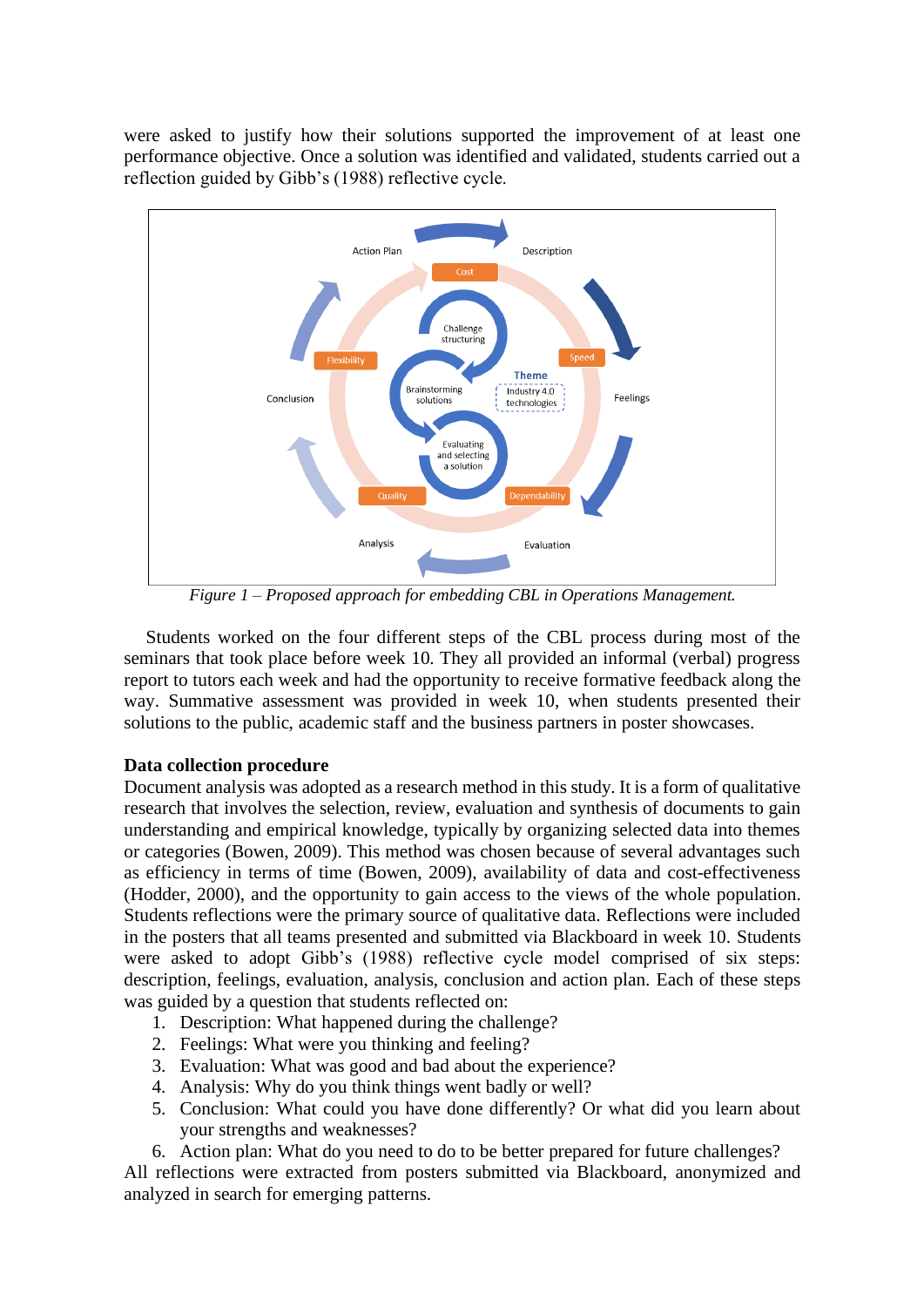#### **Data analysis**

The data analysis process was based on a six-phase thematic analysis approach (Braun and Clarke, 2006) aided using NVivo software. Thematic analysis can be valuable for highlighting the similarities and discrepancies among the views of different research participants (Nowell et al., 2017), and is particularly suited for document analysis (Bowen, 2009). The analysis involved an iterative process of coding, categorization of codes into overarching themes and naming of final codes and themes. As suggested by Guest et al. (2012), we used several techniques for the identification of themes, such as 'repetition' or looking for concepts that reoccur through the documents, 'linguistic connectors' or searching for phases that denote causal relations, and 'silence/missing data' or the absence of an emerging theme that was expected.

## **Research quality and rigor**

When carrying out document analysis, researchers should consider and evaluate the quality and relevance of documents (Bowen, 2009; Hodder, 2000). The evidence used in this study is relevant as it facilitated the drawing of some initial conclusions regarding how students experienced a CBL approach within an OM module. It is assumed that the evidence is authentic and credible as the documents were provided directly to academic tutors by students, and were written as a result of a first-hand experience. The researchers also acknowledge that the documents (posters that contain the reflections) were solicited and not anonymous, which could have an impact in terms of reflexivity. Document analysis is usually 'unobtrusive' and 'non-reactive (Bowen, 2009). However, in this case, because the posters were subject to marking, some bias might have been introduced. In particular, there is a possibility that students might have provided reflections that highlighted the positive aspects and minimized the negative aspects of the experience. The researchers estimate that this possibility is slim, and could have been mitigated by the use of Gibbs' reflective framework which asks students to reflect on the negative aspects of an experience.

In order to address dependability, two researchers carried out all the phases of the thematic analysis separately (Lincoln and Guba, 1985). Then, final codes and themes were agreed between the researchers. Internal validity was addressed by comparing emerging findings with existing literature. Adopting this strategy can result in increased internal validity and generalizability (Eisenhardt, 1989). Lastly, the researchers aimed at providing a thick description of the experimental design to facilitate transferability of findings (Lincoln and Guba, 1985; Nowell et al, 2017).

#### **Results and discussion**

The results identified a range of themes and codes about how students experienced the CBL approach, as shown in Table 1. Overall, some similarity exists among the experiences reported by different teams. We identified four main themes that relate to 'the challenge', 'teamwork', 'feelings' and 'challenge-based learning'. The first theme encompasses codes that represent particular aspects of our proposed CBL approach but do not necessarily form part of every CBL intervention. For instance, our approach revolves around the use of digital technologies (as part of Industry 4.0) to solve challenges but CBL can be used under any thematic.

*Table 1. Thematic analysis of students' experience with CBL in OM education Themes Codes Illustrative quotes*

| I nemes                    | Codes        | Illustrative quotes                                                                                                         |
|----------------------------|--------------|-----------------------------------------------------------------------------------------------------------------------------|
| <b>1. The</b><br>challenge | Industry 4.0 | "It gave us the chance to look into industry 4.0 and what possibly<br>opportunities it can bring to us as future graduates" |
|                            |              |                                                                                                                             |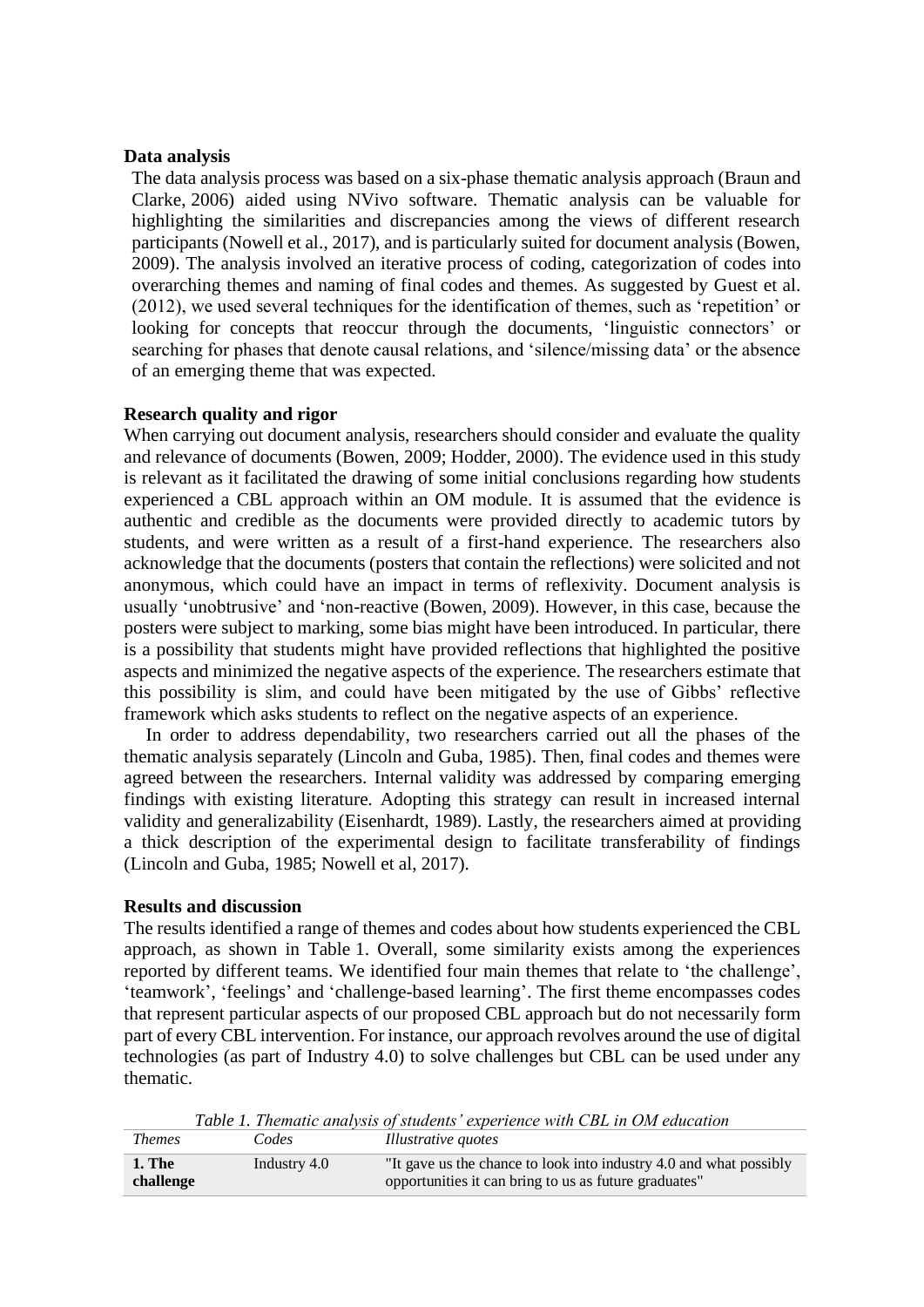|                                 | Meeting with<br>company | "As the challenge continued, we gained more clarity on the task<br>as a result of performing extra research on the company and<br>meeting the owner"                                                             |
|---------------------------------|-------------------------|------------------------------------------------------------------------------------------------------------------------------------------------------------------------------------------------------------------|
|                                 | Poster                  | "Been difficult to create this poster to include all our findings and<br>solution proposal"                                                                                                                      |
|                                 | Techniques              | "We have learned new models that have helped us to evaluate the<br>best solution. Ideas that seem good aren't always as good after<br>evaluation"                                                                |
|                                 | Theory and<br>materials | "For future reference, it should be further attempted to analyse<br>topics from lectures by partaking in more further reading, to<br>better equip ourselves with greater understanding of operational<br>topics" |
| 2. Teamwork                     | Communication           | "We were able to come together to discuss ideas and tackle<br>opposing opinions. The task required a lot of discussion before<br>any meaningful progress was made"                                               |
|                                 | Contract                | "Implementing the contract is something we would change as it<br>was not present enough"                                                                                                                         |
|                                 | Meetings                | "We should have made more of an effort to meet every week to<br>make more progress throughout"                                                                                                                   |
|                                 | Planning                | "For future challenges, a detailed plan as well as appropriate<br>time spent on each section should be planned before getting our<br>hands on the challenge"                                                     |
|                                 | Task delegation         | "If done again, start sooner and delegate roles with greater<br>efficiency"                                                                                                                                      |
|                                 | Team building           | "We could choose our own groups at the start so that we<br>are confident in our team's ability to work efficiently as a unit"                                                                                    |
| 3. Feelings                     | Confusion               | "To begin with we felt confused and uncertain in relation to the<br>challenge structuring as well as working with a real-life company<br>as we had not done this before"                                         |
|                                 | Apprehension            | "There were feelings of apprehension, because the nature of the<br>challenge tested our knowledge for which we had no prior<br>experience"                                                                       |
|                                 | Overwhelming            | "At the beginning we felt very overwhelmed and felt incompetent<br>to be able to devise a solution due to us not having prior<br>knowledge in this subject area"                                                 |
|                                 | Confidence              | "the more research we did the more confident we felt about the<br>challenge"                                                                                                                                     |
|                                 | Motivation              | "Although our motivation was present at the beginning it<br>definitely got stronger as a group as we progressed"                                                                                                 |
|                                 | Relief                  | "After completion we felt a sense of relief and felt that we did<br>learn something and worked well as a group"                                                                                                  |
|                                 | Sense of<br>achievement | "There was a sense of achievement when all the work was<br>complete"                                                                                                                                             |
| 4. Challenge-<br>based learning | The approach            | "Took a while to adjust with it being so different from other<br>modules"                                                                                                                                        |
|                                 | Problem solving         | "we feel like this has greatly improved our problem solving<br>and teamworking skills"                                                                                                                           |
|                                 | Innovation              | "We also learned more about working collaboratively in<br>innovation"                                                                                                                                            |
|                                 | Real life               | "The experience was helpful as it put us in a real-world situation<br>and made us think outside the box for creative and<br>realistic solutions to the challenges put in front of us"                            |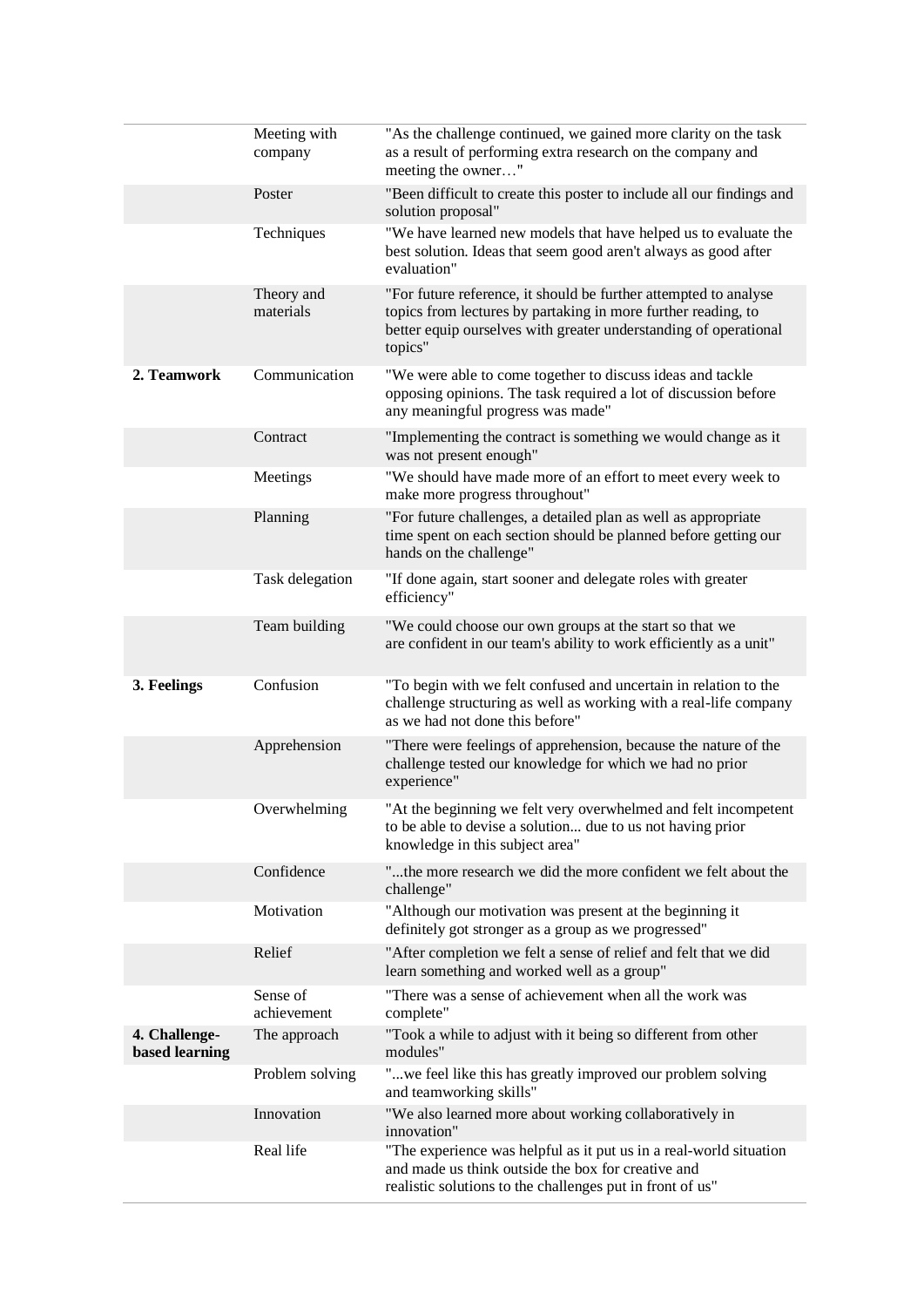| Research         | "We think that most of this project went smoothly due to our<br>detailed research and understanding of the challenge"                                                                                           |
|------------------|-----------------------------------------------------------------------------------------------------------------------------------------------------------------------------------------------------------------|
| <b>Solutions</b> | " we felt it was very important to research all the solutions<br>extensively in order to undertake an accurate evaluation. We felt<br>this was key to completing the challenge effectively and<br>successfully" |
| Tutor            | "Seek help and support from the seminar tutor at the beginning<br>when we feel we are struggling"                                                                                                               |

Students found the theme of the CBL approach useful as it increased their knowledge of Industry 4.0 and how it can benefit businesses. Other studies have reported favorable results regarding students' views on the level of knowledge acquisition in different areas of study such as Aerospace Engineering (López-Fernández et al., 2020), and Sustainable Development Engineering and Mechanical and Mechatronics Engineering (Membrillo-Hernández et al., 2018). Students found the 'Meeting with the company' to be beneficial to gain a better understanding of the task at hand. On the other hand, they felt that the form of assessment (i.e. poster) was restrictive as they found it difficult to include all their findings in the template provided. Overall, they found the use of problem-solving techniques to be beneficial to gain a better sense of the scenario at hand and develop a more critical approach to the evaluation of solutions. This finding is in line with current literature which acknowledges the ability of CBL in developing problem-solving skills in students (Gabriel, 2014; Johnson and Adams, 2011; Membrillo-Hernández et al., 2018). Another common theme was related to theory and materials. In this regard, it was often mentioned that if faced with a similar experience in future, they would do additional reading regarding OM theory but also around the topic of their allocated challenge.

Codes related to soft skills showed a lot of repetition. The most common codes within the theme 'Teamwork' were 'Meetings', 'Planning', 'Communication' and 'Task delegation'. Most shortcomings regarding team performance were attributed to these four elements of teamwork. In particular, students suggested that they should have been more organized in the early stages of group work which in turn would have made the whole process more efficient, and would have ensured that workload was split more evenly. In terms of 'Meetings' and 'Communication', some students suggested that they found it difficult to meet due to busy schedules. On the other hand, students who met regularly (i.e. each week) found it beneficial in terms of organization, communication and meeting deadlines. Previous literature has already documented issues related to teamwork in a CBL atmosphere. Membrillo-Hernández et al. (2018) suggested that the level of uncertainty involved in CBL highlights the importance of teamwork, critical thinking, planning ahead and resilience. Furthermore, a study by López-Fernández et al., (2020) found that students' relationships with their colleagues were not as good after a CBL intervention. This is to be expected when a learning approach involves teamwork but also highlights the importance of supporting students in the development of their soft skills.

Students' 'Feelings' were extensively reported. There were some students who reported 'positive feelings' from the start of the module, such us excitement, motivation, interest, optimism and confidence. Similar 'positive feelings' were documented by Johnson et al. (2009), who suggests that these feelings might be triggered by the prospect of working on a real-world challenge, doing research and making a difference in the community. Generally, negative feelings such as 'Confusion' and 'Apprehension' were experienced at the beginning, mostly because students were not familiar with the business partners and their operations, found it difficult to fully understand CBL, and had never worked with a real-life challenge. Membrillo-Hernández et al. (2018) acknowledge that students may find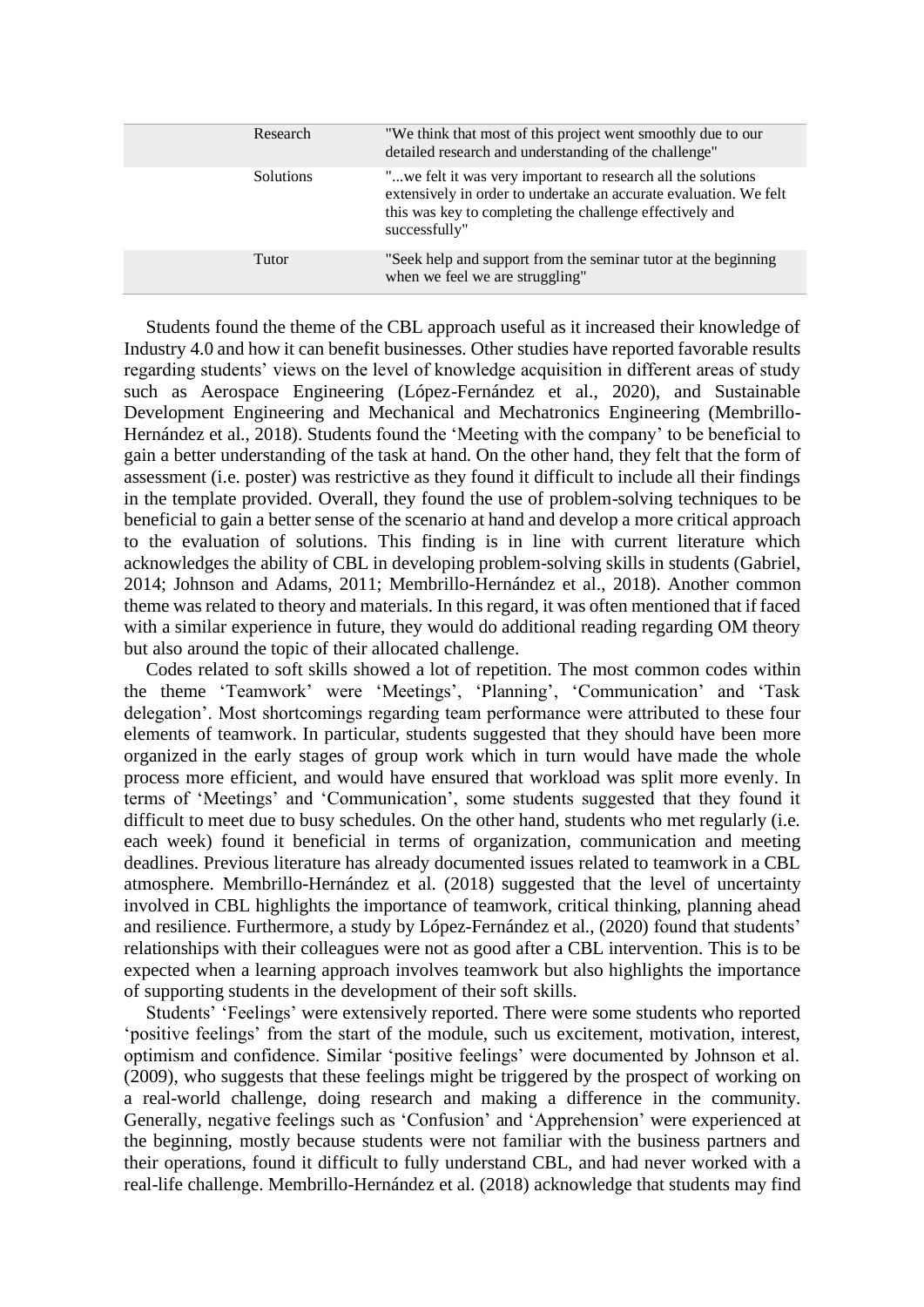the uncertainty and self-learning involved in CBL to be challenging in the beginning. Binder et al. (2017) have reported a similar issue and recognize that some students find it difficult to understand the CBL approach. Sometimes, students also tend to resist the switch to a more active learning approach when they are used to traditional learning and adopting a more passive role (López-Fernández et al., 2020). Lara-Prieto et al. (2019) suggest that CBL interventions can improve students' ability to manage uncertainty by making them the protagonists of the learning process, and developing key competences through the exposure to real-life situations.

Interestingly, students who reported 'negative feelings' at the beginning, explained that those feelings gradually shifted as the term progressed and ultimately transformed into 'positive feelings', such as 'Sense of achievement', 'Relief' and 'Confidence'. Several reasons were given for this change. Some explained that confidence increased as a result of good teamwork. Once students had the chance to familiarize as a team and an effective team dynamic was accomplished, they became confident in their ability to finish on time and produce feasible solutions. They also mentioned that as their knowledge of their allocated business/challenge grew, through research and meetings with businesses, their confidence and motivation improved. Lastly, they suggested that confidence was also boosted by meeting with their tutors to clarify doubts and questions. In this regard, Tang and Chow (2020) emphasize the importance of regular formative assessment facilitated by tutors to monitor students' progress and struggles along the CBL intervention. Finally, students reported a sense of achievement after successfully completing the challenge. This is in line with findings from López-Fernández et al. (2020) who also observed an increase in intrinsic motivational levels after a CBL intervention, in particular, an increased sense of accomplishment.

Several aspects of the CBL approach were often discussed by students. In particular, aspects inherent to CBL, as an educational approach, were grouped under the 'Challengebased learning' theme. Students seemed to value the use of a real-life challenge over a hypothetical situation or case study, which according to them, made the experience more interesting and professional. Students also reported that the opportunity to test problemsolving techniques in a real-life situation made them think outside the box for creative and realistic solutions that could be beneficial for society. This is in line with previous findings which suggest that students' satisfaction increases when faced with real-life problems (Membrillo-Hernández et al., 2018). Other studies have also documented positive impacts on technical skills (López-Fernández et al., 2020), motivation, engagement, complex thinking, and propensity to take risk (Yang et al., 2018).

Students reported that they were also able to further develop other skills, such as problem-solving and innovation. Existing literature suggests that these two skills can be improved significantly through the use of CBL (Johnson and Adams, 2011). Many students reflected on the importance of carrying out extensive research before attempting to find solutions to the challenges. This is an important aspect of CBL as it allows students to connect research to the challenges within their communities, which facilitates a stronger connection between what students learn is school and what they experience outside of it (Johnson and Adams, 2011). Students also enjoyed the innovative and creative side of the experience, and uniqueness. However, they also acknowledged that it took them a while to adjust to CBL as it is quite different from traditional learning and involves a higher level of uncertainty. Similar findings have been reported by Membrillo-Hernández et al. (2018) who suggests that students found the higher levels of uncertainty and self-learning very challenging. In the end, some of our students agreed that despite all the challenges the experience was rewarding, which can be an indication of flexibility and adaptability.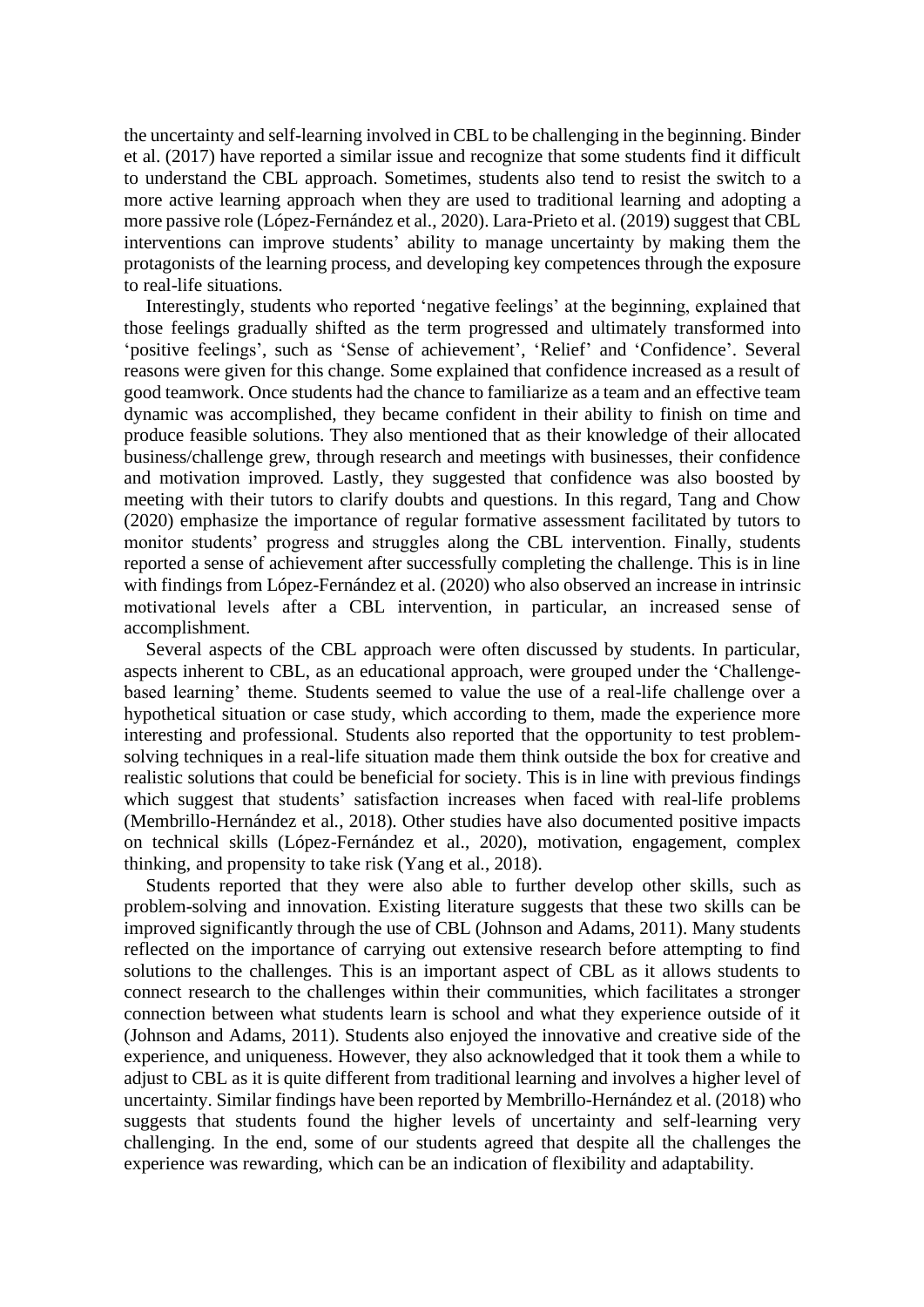#### **Conclusion**

The proposed approach integrates theory and practice from OM and creative problem solving to support students in tackling real-life challenges in a creative and innovative way. Unlike other approaches such as PBL and POL, CBL provides the necessary guiding resources but allows a degree of uncertainty and freedom for students to exploit their creativity and innovation, which translate into a rewarding experience. Students reported improved knowledge of OM and industry 4.0 technologies. In particular, the students' experience was characterized by an enhancement in their ability to understand OM in reallife settings and the potential that industry 4.0 technologies represent in devising OM solutions. The proposed CBL approach was also conducive to students' development of 21<sup>st</sup> century skills, such as adaptability, collaboration, problem solving, communication, creativity and innovation. The implementation of our proposed CBL approach highlighted ways in which students can be better supported to fully benefit from CBL, from supporting team building to providing formative assessment regularly.

The main contribution of this research is the conceptualization, implementation and evaluation of a CBL approach for teaching OM. Even though the proposed CBL approach adopted 'Industry 4.0 technologies' as a theme, it can be adapted and applied using a different thematic. To the best of our knowledge, this is the first study to explore the potential benefits of CBL in OM education. Thus, our proposed approach and findings will serve as a reference for further implementation of CBL within OM education. Our findings suggest that there are many benefits from the timely introduction of CBL, both in terms of knowledge acquisition and the development of 21<sup>st</sup> century skills.

#### **Acknowledgements**

This research has been supported by EU funding through the Interreg COM3 UoL project.

#### **References**

- Apple (2010) Challenge-Based Learning. A classroom guide. Retrieved from [https://images.apple.com/education/docs/CBL\\_Classroom\\_Guide\\_Jan\\_2011.pdf.](https://images.apple.com/education/docs/CBL_Classroom_Guide_Jan_2011.pdf) [Accessed January 2020].
- Binder, F.V., Nichols, M., Reinehr, S. and Malucelli, A. (2017), "Challenge Based Learning applied to Mobile Software Development Teaching", The 30th IEEE Conference on Software Engineering Education and Training, Savannah, Georgia, 7-9 November.
- Bowen, G. A. (2009) Document Analysis as a Qualitative Research Method. Qualitative Research Journal,  $9(2)$ , pp.  $27 - 40$ .
- Braun, V. and Clarke, V. (2006), "Using thematic analysis in psychology", *Qualitative Research in Psychology*, Vol. 3, No. 2, pp. 77-101.
- Dutra Moresi, E.A., Oliveira Braga Filho, M., Alves Barbosa, J., Carmo Lopes, M., Alves Tito de Morais, M.A., Alves dos Santos, J.C., Pereira Borges, J.M., and Osmala Júnior W.A. (2017), O emprego do aprendizado baseado em desafios no desenvolvimento de aplicativos móveis. The use of Challenge Based Learning in mobile application development, 12th Iberian Conference on Information Systems and Technologies (CISTI), Lisbon.
- Eisenhardt, K.M. (1989), "Building theories from case study research", *The Academy of Management Review*, Vol. 14, No. 4, pp. 532-550.

Gabriel, S.E., (2014), "A modified challenge-based learning approach in a capstone course to improve student satisfaction and engagement", *Journal of Microbiology and Biology Education*, Vol. 15, No. 2, pp. 316–318. Gibbs, G. (1988), *Learning by doing: a guide to teaching and learning methods*, Further Education Unit,

Oxford Polytechnic, Oxford, UK.

- Guest, G., MacQueen, K. M., and Namey, E. E. (2011), *Applied thematic analysis*, Sage, Thousand Oaks, CA. Hodder, I. (2000), "The interpretation of documents and material culture" in Denzin N. K. and Lincoln, Y. S. (Eds.), *Handbook of qualitative research* (2nd ed.), Thousand Oaks, CA: Sage, pp. 703–715.
- Johnson, L.F. and Adams, S. (2011), Challenge Based Learning: The Report From the Implementation Project, The New Media Consortium, Austin, Texas.